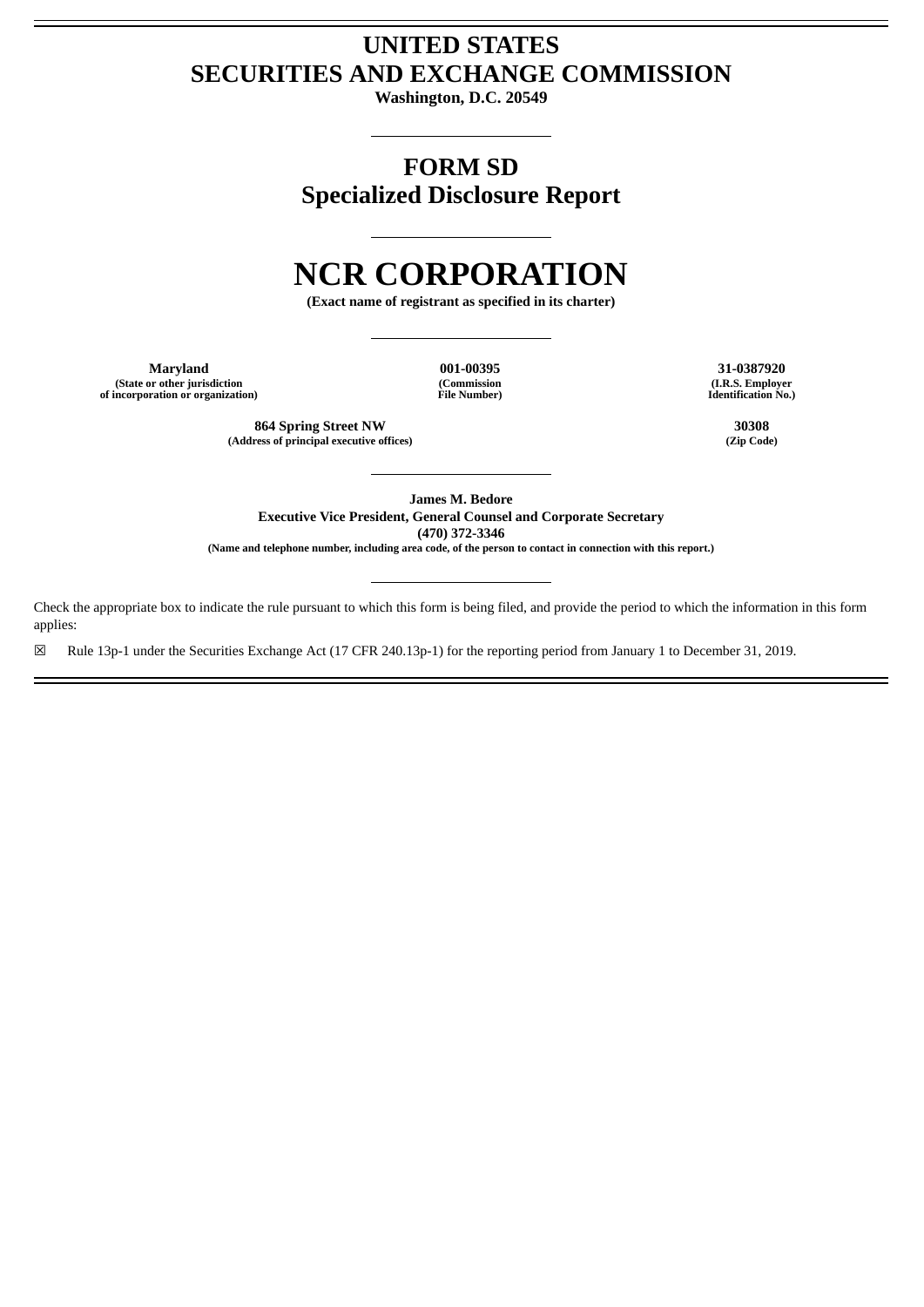# **Section 1 – Conflict Minerals Disclosure**

# **Item 1.01 Conflict Minerals Disclosure and Report**

NCR Corporation ("NCR" or the "Company," also referred to as "we" or "our") has reviewed its products and determined that materials, parts, or components necessary to the functionality of certain of our products include the minerals listed in Section 1502 of the Dodd-Frank Wall Street Reform and Consumer Protection Act (the "Act"), which, as of the date of this filing, include columbite-tantalite (also known as coltan), cassiterite, gold, wolframite, or their derivatives, which are limited to tantalum, tin and tungsten ("Conflict Minerals"). While we do not source such materials directly, we have conducted in good faith a reasonable country of origin inquiry regarding those Conflict Minerals to determine whether such Conflict Minerals originated in the Democratic Republic of the Congo or an adjoining country ("Covered Countries"), or are not from recycled or scrap sources (as defined in the Act). Based on our reasonable country of origin inquiry, which also overlaps with our due diligence program (as described in more detail in our Conflict Minerals Report), the Company is unable to conclude definitively that, during the period covered by this Form SD, no Conflict Minerals contained in our products originated in a Covered Country, except in those cases where our suppliers have disclosed to the Company that their products are conflict-free pursuant to the Conflict-Free Sourcing Initiative ("CFSI"). Accordingly, we have undertaken additional due diligence procedures in keeping with the rules adopted by the Securities and Exchange Commission pursuant to the Act and as set forth in our Conflict Minerals Report for the reporting period January 1, 2019 to December 31, 2019 (attached here as Exhibit 1.01).

# **Conflict Minerals Disclosure**

A copy of the Company's Conflict Minerals Report can also be found on our website at http://www.ncr.com/company/corporate-responsibility/conflictminerals. The content of any website referred to in this Form SD is included for general information only and is not incorporated by reference in this Form SD.

### **Item 1.02 Exhibit**

A copy of the Company's Conflict Minerals Report required by Item 1.01 is attached hereto as Exhibit 1.01.

### **Section 2 – Exhibits**

# **Item 2.01 Exhibits**

Exhibit 1.01 Conflict Minerals Report for the reporting period January 1, 2019 to December 31, 2019 as required by Items 1.01 and 1.02 of this Form SD is filed as part of this report.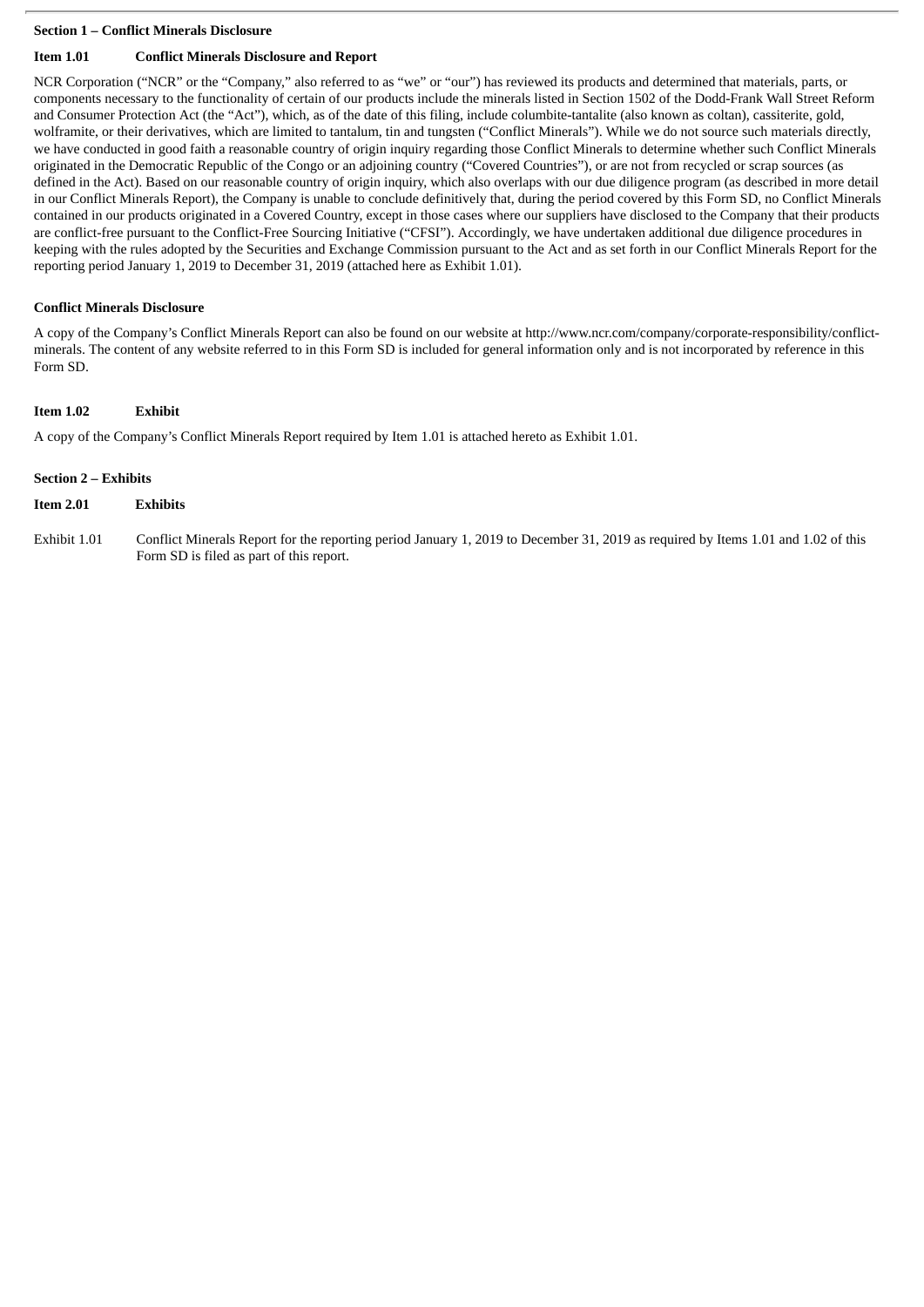**SIGNATURES**

Pursuant to the requirements of the Securities Exchange Act of 1934, the registrant has duly caused this report to be signed on its behalf by the duly authorized undersigned.

# **NCR CORPORATION**

Dated: June 1, 2020 By: /s/ James M. Bedore

James M. Bedore Executive Vice President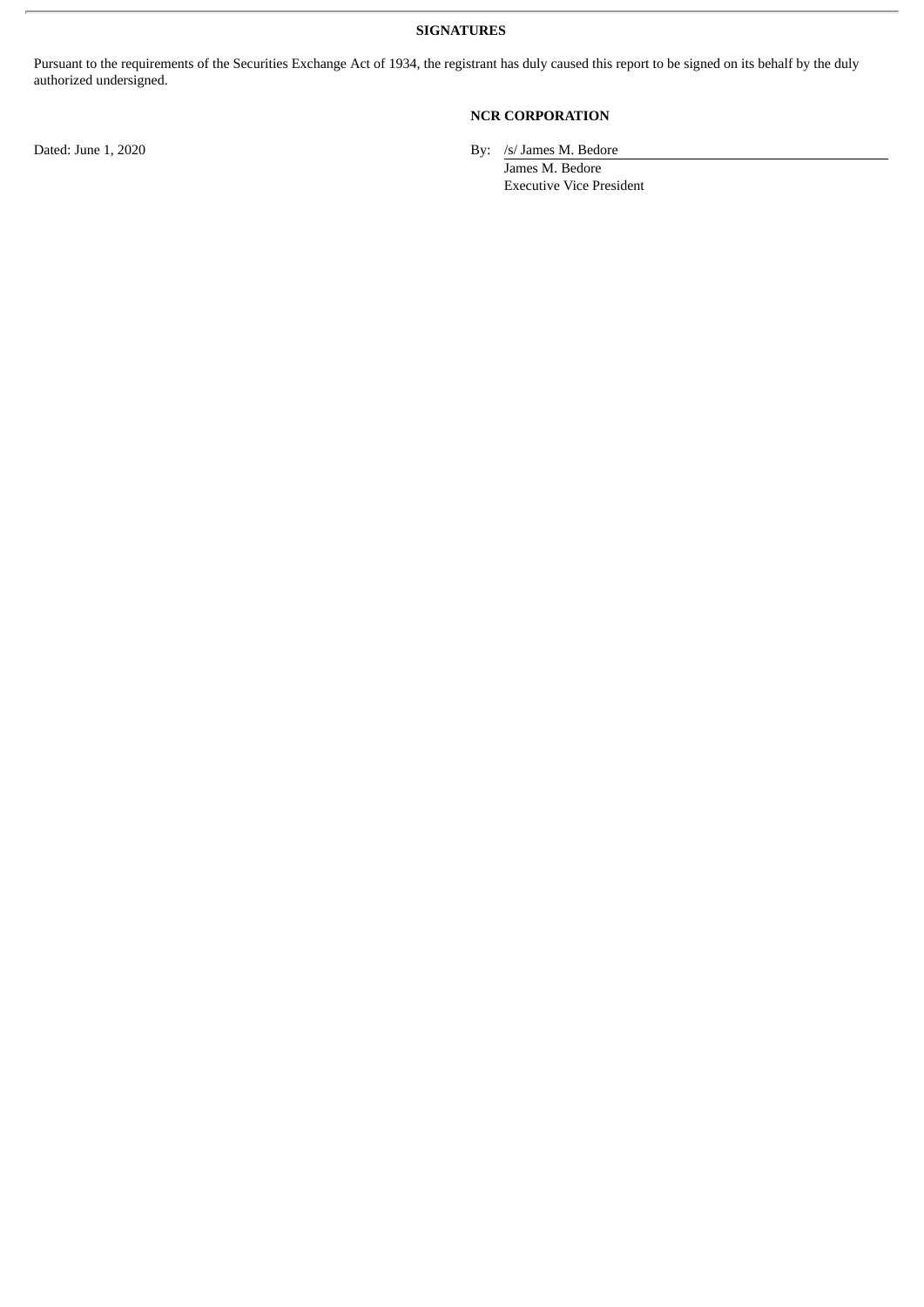### **Conflict Minerals Report of NCR Corporation**

The Dodd-Frank Wall Street Reform and Consumer Protection Act of 2010 (the "Act") and rules promulgated thereunder by the Securities and Exchange Commission ("SEC") impose certain disclosure and due diligence obligations on reporting companies that manufacture or contract to manufacture products for which columbite-tantalite (coltan), cassiterite, gold, wolframite, or their derivatives, which are limited to tantalum, tin, and tungsten ("Conflict Minerals") that may have originated from the Democratic Republic of the Congo or adjoining countries ("Covered Countries") are necessary for their functionality or production. Accordingly, and in accordance with Rule 13p-1 under the Securities Exchange Act of 1934, as amended (the "Exchange Act"), NCR Corporation is filing this Conflict Minerals Report for calendar year 2019.

This report relates to the process undertaken for NCR products that were manufactured, or contracted to be manufactured, by the Company during calendar year 2019. Third-party products that NCR sells but that it does not manufacture or contract to manufacture are outside the scope of this report.

References in this report to "the Company," "NCR," "we," "us," or "our" mean NCR Corporation, including its subsidiaries.

# **1. Background**

NCR is a leading software- and services-led enterprise provider in the financial, retail, hospitality and telecommunications and technology industries. NCR is a global company that is headquartered in Atlanta, Georgia. NCR offers a range of solutions that help businesses of all sizes run the store, run the restaurant and run self-service banking channels. Our portfolio includes digital first offerings for banking, restaurants and retailers, as well as payments processing, multi-vendor connected device services, automated teller machines (ATMs), point of sale (POS) terminals and self-service technologies. We also resell third-party networking products and provide related service offerings in the telecommunications and technology sectors. Our solutions are also designed to support our transition to an as-a-Service company and enable us to be the technology-based service provider of choice to our customers.

NCR is committed to ethical practices and compliance with all applicable laws and regulations, and to working with our suppliers to responsibly source the materials and components we use in manufacturing products for our customers.

### **2. Reasonable Country of Origin Inquiry**

Our products are complex and contain many materials, parts, and components procured from over 300 global suppliers. NCR does not directly source raw ore or unrefined Conflict Minerals, but we recognize that they may exist in the materials and components that we purchase and that are necessary to the functionality or production of the products we manufacture (either directly or by third-party contract manufacturers).

Internationally recognized guidance from the Organisation for Economic Co-operation and Development ("OECD") allocates to smelters and refiners the obligation to conduct due diligence on the source and chain of custody of the origin of raw ore. We rely on our Materials Suppliers (as defined below) to provide information on the origin of the Conflict Minerals contained in components that are included in our products by using the Conflict Minerals Reporting Template ("CMRT") of the Conflict Free Sourcing Initiative ("CFSI"), which allows us to perform our Reasonable Country of Origin Inquiry ("RCOI").

The Company conducted, in good faith, an RCOI for the year ended December 31, 2019 that was reasonably designed to determine whether any of our necessary Conflict Minerals originated in the Covered Countries, or were not from recycled or scrap sources. Based on our RCOI, we were unable to determine that, during the year ended December 31, 2019, any of our necessary Conflict Minerals either (a) did not originate in the Covered Countries or (b) were from recycled or scrap sources.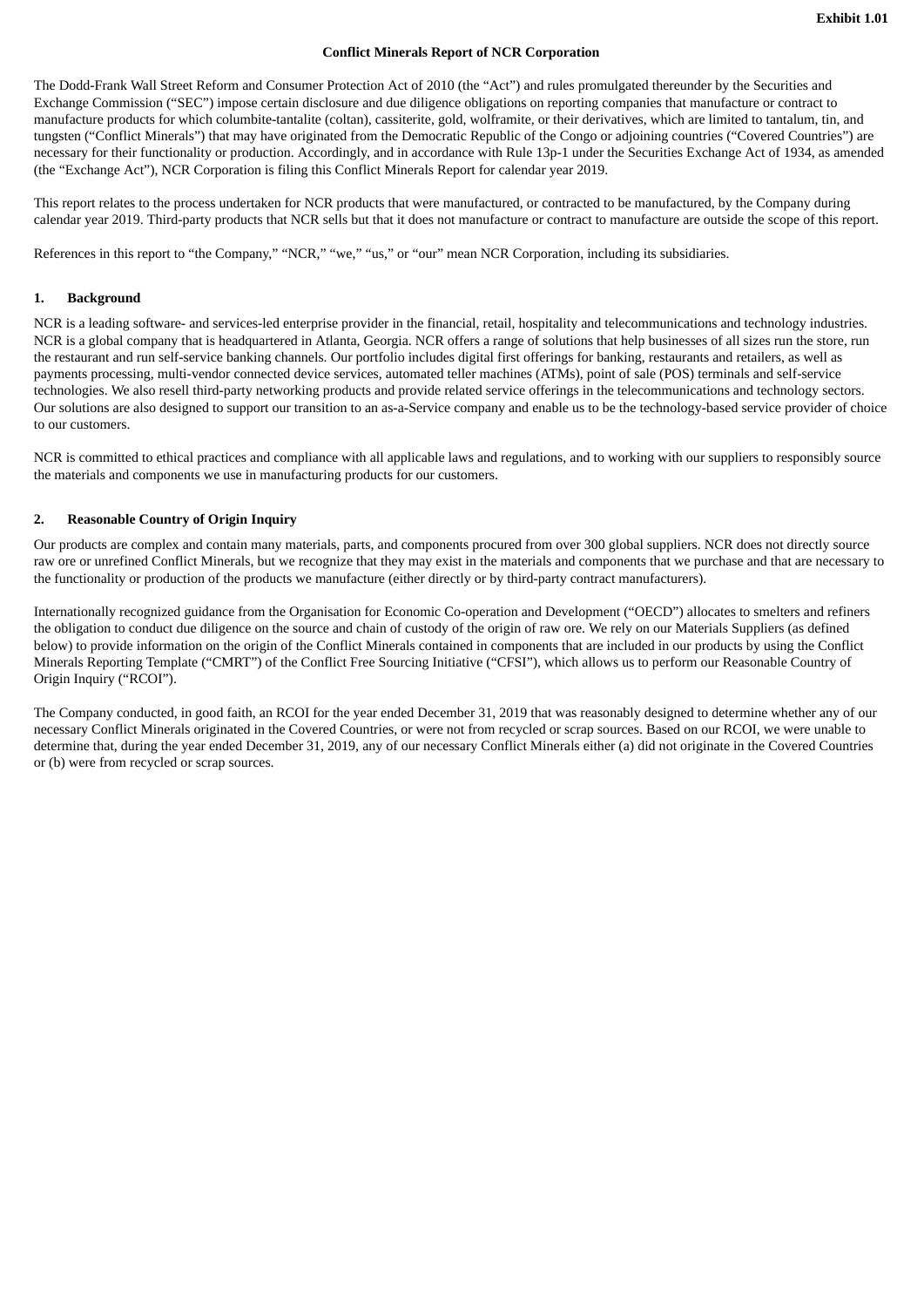# **3. Due Diligence**

In connection with our RCOI, NCR exercised due diligence on the sourcing and chain of custody of our necessary Conflict Minerals. Consistent with the Act and based on internationally recognized guidance from the OECD, the Company has designed its Conflict Minerals due diligence program for the purposes of: (i) identifying and assessing risks in our supply chain; (ii) developing and implementing a strategy to respond to identified risks, and (iii) reporting on the results of our supply chain due diligence.

NCR relies on supply chain transparency as a critical element of its due diligence program to comply with its disclosure obligations with respect to Conflict Minerals. The process of tracing Conflict Minerals through the supply chain is dynamic and complex and begins with communication by the Company to its suppliers of materials, components, and products ("Materials Suppliers"). Overall, we seek to require our Materials Suppliers:

- To source materials from socially responsible suppliers and manufacturers;
- To undertake reasonable due diligence within their supply chains to determine the origin of the Conflict Minerals;
- To assist us in complying with the SEC regulations related to Conflict Minerals by providing all necessary disclosures/declarations; and
- To support supply chain changes required to eliminate from the products they supply to the Company any Conflict Minerals originating from the Covered Countries.

These goals are embodied in our Supplier Code of Conduct, which sets forth NCR's expectation that its suppliers will take steps to determine if their items contain Conflict Minerals and if so to implement processes to identify the sources of those Conflict Minerals and support efforts to eradicate the use of those Conflict Minerals that directly or indirectly finance or benefit armed groups in the Covered Countries. Our Supplier Code of Conduct can be found at: https://www.ncr.com/suppliers.

NCR sends annual communications to all of its Materials Suppliers requesting them to provide disclosure to the Company regarding their sourcing of Conflict Minerals. Particular attention is paid to key Materials Suppliers, and additional effort is made to facilitate timely receipt of a declaration. The results for this Conflict Minerals report were derived from 2019 data provided by our Materials Suppliers.

As described above with respect to the RCOI, we encourage our Materials Suppliers to use the CMRT developed by the CFSI, and a majority of responding Materials Suppliers used this template for the 2019 reporting year. The CMRT is specifically designed to facilitate the collection of sourcing information related to Conflict Minerals. In addition, it conforms to the methodologies defined by the OECD.

The CMRT prompts suppliers to disclose whether the products they manufacture or contract to manufacture contain Conflict Minerals that are necessary to the functionality or production of those products. Depending on the results of this assessment, suppliers may be required to disclose the origin of the Conflict Minerals as well as other data pertaining to their due diligence process. Finally, some suppliers choose to disclose the location where the Conflict Mineral was smelted and whether the individual smelter was certified by the CFSI pursuant to CFSI's Conflict-Free Smelter Program ("CFSP").

For the 2019 reporting year, approximately 40% of responding Materials Suppliers whose products contain Conflict Materials were unable to determine where those Conflict Materials were sourced. Of those responding Materials Suppliers who did provide completed information regarding the source of the Conflict Materials, the suppliers indicated that the Conflict Minerals contained in their products either were not sourced from the Covered Countries or were sourced from CFSP certified smelters. As of the date of this filing, the Company has not received any declaration from any Materials Supplier where it was disclosed that the products supplied to the Company are "not DRC Conflict Free." However, the results of the Company's Conflict Minerals due diligence process are incomplete as certain of our Materials Suppliers did not provide a declaration in response to our disclosure request.